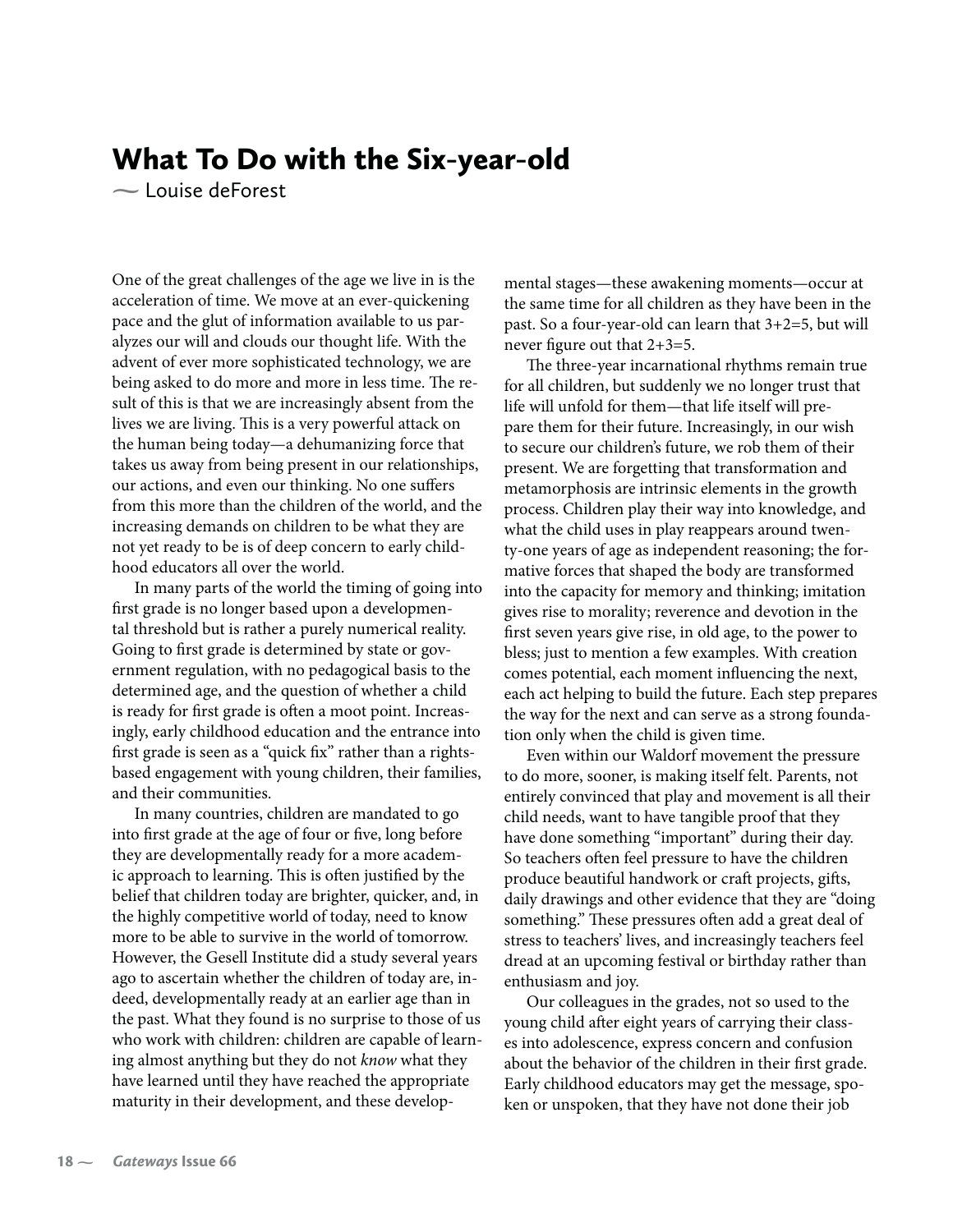correctly and feel pressure to "prepare" the children for first grade in spite of knowing that our task is to meet the children where they are.

Martyn Rawson, coordinator of the International Curriculum Research Group, wrote an article several years ago titled "The Challenge of the Transition from Kindergarten to First Grade." In this article he presents research showing that twenty years ago, out of a group of 100 first-grade-aged children, only seven of them were deemed not ready for first grade; today, taking children from the same socio-economic level, only twenty out of 100 first-grade aged children are deemed ready for first grade. His group found what we all know: there are more language and speech difficulties, shorter attention spans, more signs of nervousness, more allergies, more difficult social integration and less capable gross motor activities—leading the group to conclude that what we are seeing with children today is an expression of disassociated development. In other words, there are less harmonious interactions in the bodies of the child.

So what are we to do when confronted by parents who make choices for their children out of their fears and concerns rather than out of their convictions, colleagues who question our abilities and feel that something is not quite "right" with the children who come to them from our kindergartens, state and government mandated age cut-offs for first grade regardless of the maturity of the children? These all create a confusing and sometimes distressing environment in which to work. In some classrooms I have seen a quiet desperation on the part of the teachers to make everyone happy. And in the midst of all this there stands the older child, eager to push forward yet not having had adequate time to consolidate the present stage of development.

Many schools and programs are experimenting with alternative classes and group activities designed to provide more complex challenges and movement opportunities while at the same time striving to maintain a play-based curriculum for these older children. In Europe, many places have created what's called "Class Zero", in an attempt to hold children back from first grade for another year while giving them plenty of stimulation and movement. These classes can give the children another year's opportunity to develop their social skills, yet many teachers who have experienced this type of alternative class remain concerned. Having only six-year-olds in one class is not an easy situation; there are no younger children to temper the six-yearolds' adventurousness and daring and few opportunities for the six-year-olds to be of service to others. Being six can become a situation of privilege with no attendant responsibilities. And it is very difficult to find teachers able to offer these children the subtle mixture of imagination and authority so needed at this age. All too often class teachers lead the Zero Class, unfamiliar with how to guide and carry children through self-directed play. The Zero Class slowly becomes incorporated into the life and the mood of the grade school, with more preparation and less play.

In many countries in Europe and in North America a compromise is being tried. Instead of having separate classes for the six-year-olds, special activities or clubs are formed, sometimes once a week, sometimes every afternoon after school. There the six-year-olds have special rituals or activities, stronger fairy tales are told, and more complicated games are introduced. In some places language classes are also offered as something special for the older children. Children look forward to this weekly or daily class and some teachers feel that this is a viable and positive addition to the children's day, while others still wonder whether this is really necessary and in the best interest of the older child. In many of our schools, the older children must spend the whole day in school, staying for lunch and rest and play, as a way of giving them something extra or building stamina but also reducing the unstructured family time so many of them are missing.

In some countries it is first grade itself that is slowly transforming into a program that takes into account the children's lack of academic readiness. There are moveable classrooms—classrooms that have almost no fixed furniture but, rather, large cushions designed to be used to write on but easily rolled away to provide ample space for movement activities and play. Some first grades in Europe have no academic subjects until the second half of the school year, focusing instead on games and movement. One first grade teacher I met in Germany was building a yurt in the woods with his new first graders and planning on having a year in the forest with his class, chopping wood, carrying water, and "living" in the yurt.

When we look for signs of first grade readiness in our six-year-olds, we are looking to see if the etheric has finished its formative work on the physical body and will now be freed for memory and inner picture making. When we do see signs of readiness we say that the etheric body is born. What we often forget is that, as with any process, time is the key element; the etheric body is not born, it is in the process of being born, a process that can last several more years. The